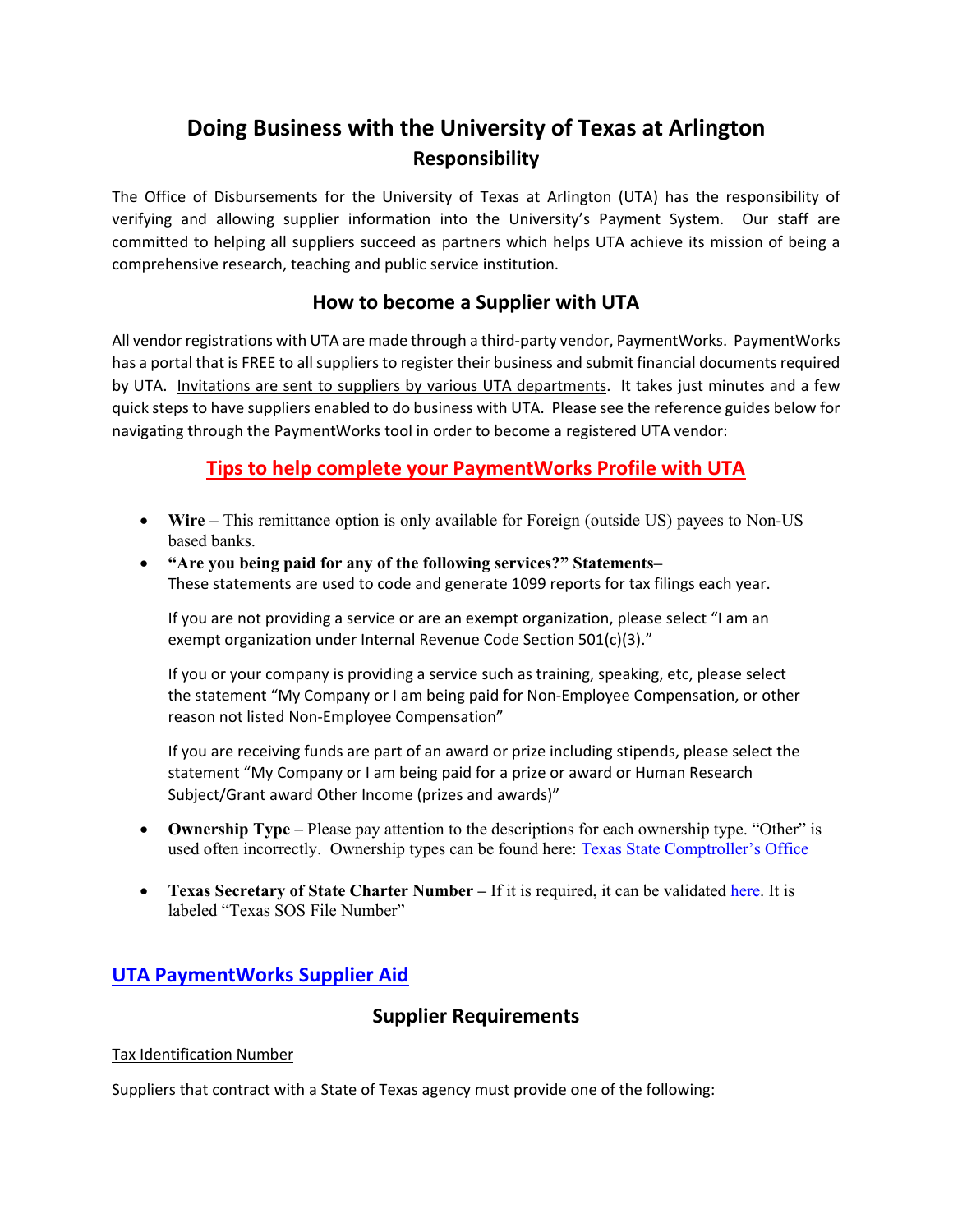- Federal Employer Identification Number (EIN) issued by the Internal Revenue Service (IRS)
- Owner's Social Security Number (SSN) issued by the Social Security Administration
- Texas Comptroller of Public Accounts Assigned Number or Texas Taxpayer Number (**[https://](https://fmx.cpa.state.tx.us/fmx/payment/resources/tin.php) [fmx.cpa.state.tx.us/fmx/payment/resources/tin.php](https://fmx.cpa.state.tx.us/fmx/payment/resources/tin.php)**).

### **Name and Identification Number(s) to Provide**

The [Texas State Comptroller's Office](https://fmx.cpa.texas.gov/fm/pubs/payment/gen_prov/index.php?s=tins_codes&p=ownership) requires the UTA obtain the following information.

| <b>Ownership Type</b>                                                                                            | <b>Description of Ownership Type</b>                                                                                                                                      | <b>Requirement</b>                                              | <b>Requirement 2</b>                                                           | <b>Requirement 3</b>         |
|------------------------------------------------------------------------------------------------------------------|---------------------------------------------------------------------------------------------------------------------------------------------------------------------------|-----------------------------------------------------------------|--------------------------------------------------------------------------------|------------------------------|
| Professional<br>Association                                                                                      | Entity is registered with the Texas Secretary<br>of State, such as medical doctors and<br>professional organizations.                                                     | EIN                                                             | <b>Texas Secretary of State</b><br><b>Charter Number - 10</b><br><b>Digits</b> |                              |
| Professional<br>Corporation                                                                                      | Corporation is registered with the Texas<br>Secretary of State as a professional<br>corporation.                                                                          | EIN                                                             | <b>Texas Secretary of State</b><br><b>Charter Number - 10</b><br><b>Digits</b> |                              |
| <b>Texas Corporation</b>                                                                                         | Corporation registered with the Texas<br>Secretary of State, profit or non-profit.                                                                                        | EIN                                                             | <b>Texas Secretary of State</b><br><b>Charter Number - 10</b><br><b>Digits</b> |                              |
| <b>Texas Limited</b><br>Partnership                                                                              | Partnership formed by two or more persons<br>and having one or more general partners<br>and one or more limited partners registered<br>with the Texas Secretary of State. | EIN                                                             | <b>Texas Secretary of State</b><br><b>Charter Number - 10</b><br><b>Digits</b> |                              |
| State Employee                                                                                                   | Employee of a Texas state agency or<br>institution of higher education.                                                                                                   | SSN or ITINS                                                    | <b>Employing State Agency</b>                                                  |                              |
| State Agency - Any<br>Texas agency or<br>institutions of higher<br>education created by<br>the Texas Legislature | Any Texas state agency or institution of<br>higher education created by the Texas<br>Legislature.                                                                         | EIN                                                             | State Agency Number-3<br><b>Digits</b>                                         |                              |
| Sole Owner                                                                                                       | Person with exclusive title or right to a<br>business.                                                                                                                    | EIN, SSN, or ITIN                                               | Sole Owner Name                                                                | Sole Owner SSN or ITINS      |
| Partnership                                                                                                      | Legal relationship that exists between two or<br>more persons or other legal entities<br>contractually associated as joint principals in<br>a business.                   | EIN of partnership<br>Entity                                    | Partner #1 Name                                                                | Partner #1 SSN, EIN or ITINS |
|                                                                                                                  |                                                                                                                                                                           |                                                                 | Partner #2 Name                                                                | Partner #2 SSN, EIN or ITINS |
| <b>Financial Institution</b>                                                                                     | Any state bank, federal bank, savings and<br>loan, or credit union.                                                                                                       | EIN                                                             |                                                                                |                              |
| Foreign (Out of USA) -<br>Entity                                                                                 | Entity outside of the United States that may<br>not have an SSN, ITIN or EIN.                                                                                             | Foreign Tax ID or<br>SSN/ITINS (if<br>claiming a tax<br>treaty) |                                                                                |                              |
| <b>Government Entity -</b><br>Agencies not created<br>by the Texas<br>Legislature                                | Any legal government agency not created by<br>the Texas Legislature, such as county and<br>city governments and federal agencies                                          | EIN                                                             |                                                                                |                              |
| Individual Recipient -<br>US                                                                                     | Individual from within the United States                                                                                                                                  | <b>SSN</b>                                                      |                                                                                |                              |
| Individual Recipient-<br>Foreign                                                                                 | Individuals from outside the United States                                                                                                                                | Foreign Tax ID or<br>SSN/ITINS (if<br>claiming a tax<br>treaty) |                                                                                |                              |
| Other                                                                                                            | Organizations not defined within one of the<br>other TINS ownership types; such as estates                                                                                | EIN                                                             |                                                                                |                              |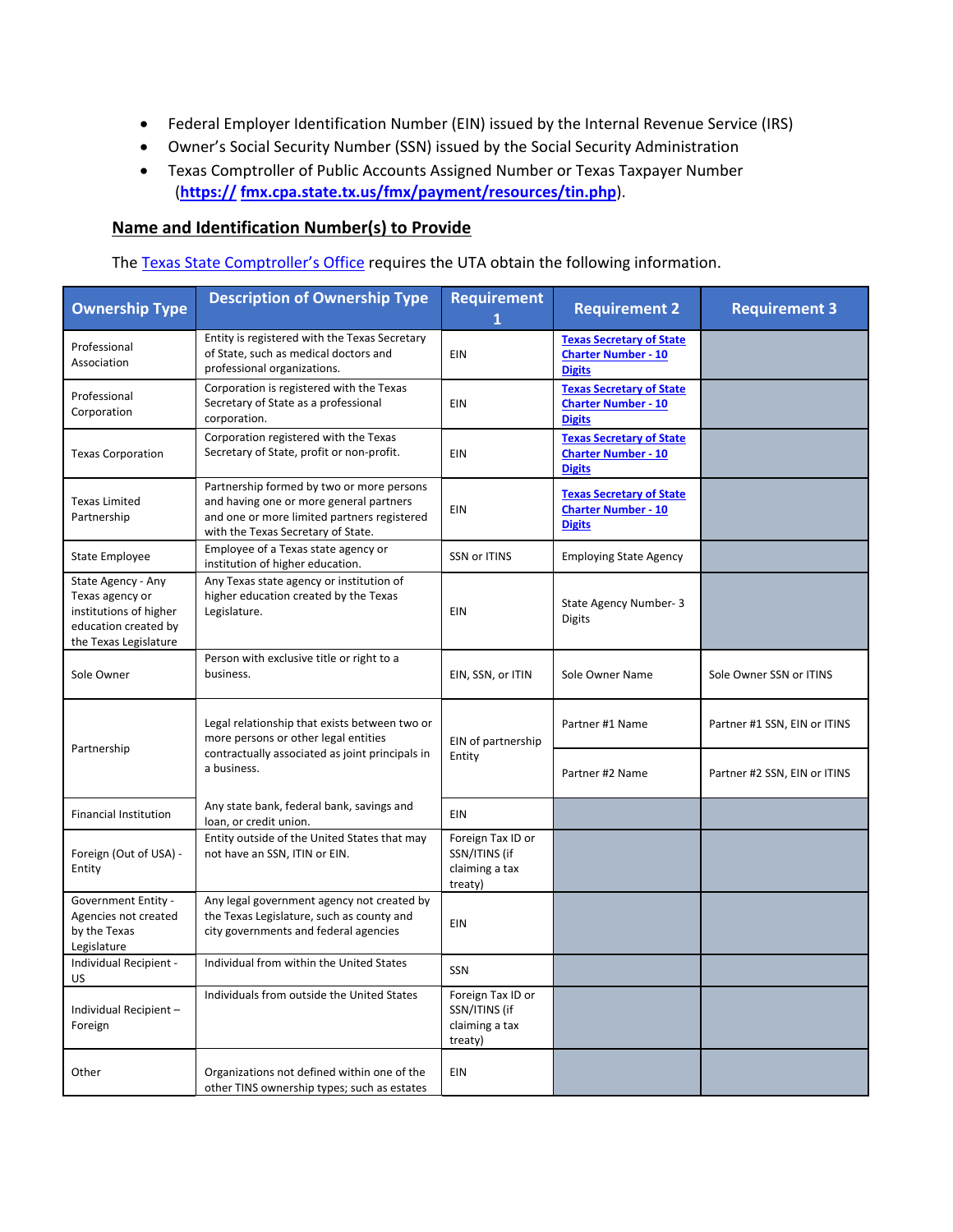|                                                          | or informal organizations not chartered by<br>the Texas Secretary of State.             |     |  |
|----------------------------------------------------------|-----------------------------------------------------------------------------------------|-----|--|
| Out-of-State<br><b>Corporation (Outside</b><br>of Texas) | Corporation legally chartered by a<br>governmental entity outside the state of<br>Texas | EIN |  |

### Data Universal Numbering System (DUNS)

DUNS number is a unique nine-digit number provided by Dun and Bradstreet (D&B). DUNS are verified by calling 1-866-705-5711 or by visiting their website, [http://www.dnb.com/get-a-duns](http://www.dnb.com/get-a-duns-number.html)[number.html](http://www.dnb.com/get-a-duns-number.html)

#### Individuals

Citizens of The United States of America (U.S.) must generally provide the name shown on your social security card or federal income tax return. However, if your last name has changed for instance, due to marriage, and the Social Security Administration has not been informed of the name change, please enter your first name and last name currently shown on your social security card, and add your new last name. UTA is requesting disclosure of SSN's in order to report compensation to the IRS, as required by federal law. Further disclosure of social security numbers will be governed by the Public Information Act (**[Chapter](http://www.statutes.legis.state.tx.us/Docs/GV/htm/GV.552.htm)  [552 of Texas Government Code](http://www.statutes.legis.state.tx.us/Docs/GV/htm/GV.552.htm)**) and UTA Policies.

#### Non-USA Resident/Nonresident Alien (Individual)

For income tax purposes, "nonresident alien individual" makes reference to an individual who is neither a citizen nor resident of the U.S. Generally, an alien is considered to be a resident of the U.S. if:

- The individual was a lawful permanent resident of the U.S. at any time during the calendar year, that is, the alien held an immigrant visa (a "green card"), or
- The individual was physically present in the U.S. for:
	- (1) At least 31 days during the calendar year, and
	- (2) 183 days or more during the current year and the 2 preceding calendar years (counting all the days of physical presence in the current year, one-third the number of days of presence in the first preceding year, and only one-sixth of the number of days in the second preceding year).

**See Pub. 519**[, U.S. Tax Guide for Aliens,](https://www.irs.gov/forms-pubs/about-publication-519) for more information on resident and nonresident alien status.

#### Applying for Residency/Visa Status

Immigration regulations regarding employment eligibility of non-immigrants are complex. For preliminary information regarding visa types that permit payment for services, please email [UTA's](mailto:payroll@uta.edu) [Payroll Office.](mailto:payroll@uta.edu)

#### Withholding

Foreign persons are not generally required to have an IRS assigned Tax Identification Number (TIN), nor are they subject to any backup withholding because they do not furnish a TIN to a payer. However, nonemployee payments to nonresident aliens are subject to 30% tax withholding unless a tax treaty with their country entitles them to either a lower rate or exemption. To claim any available treaty benefits,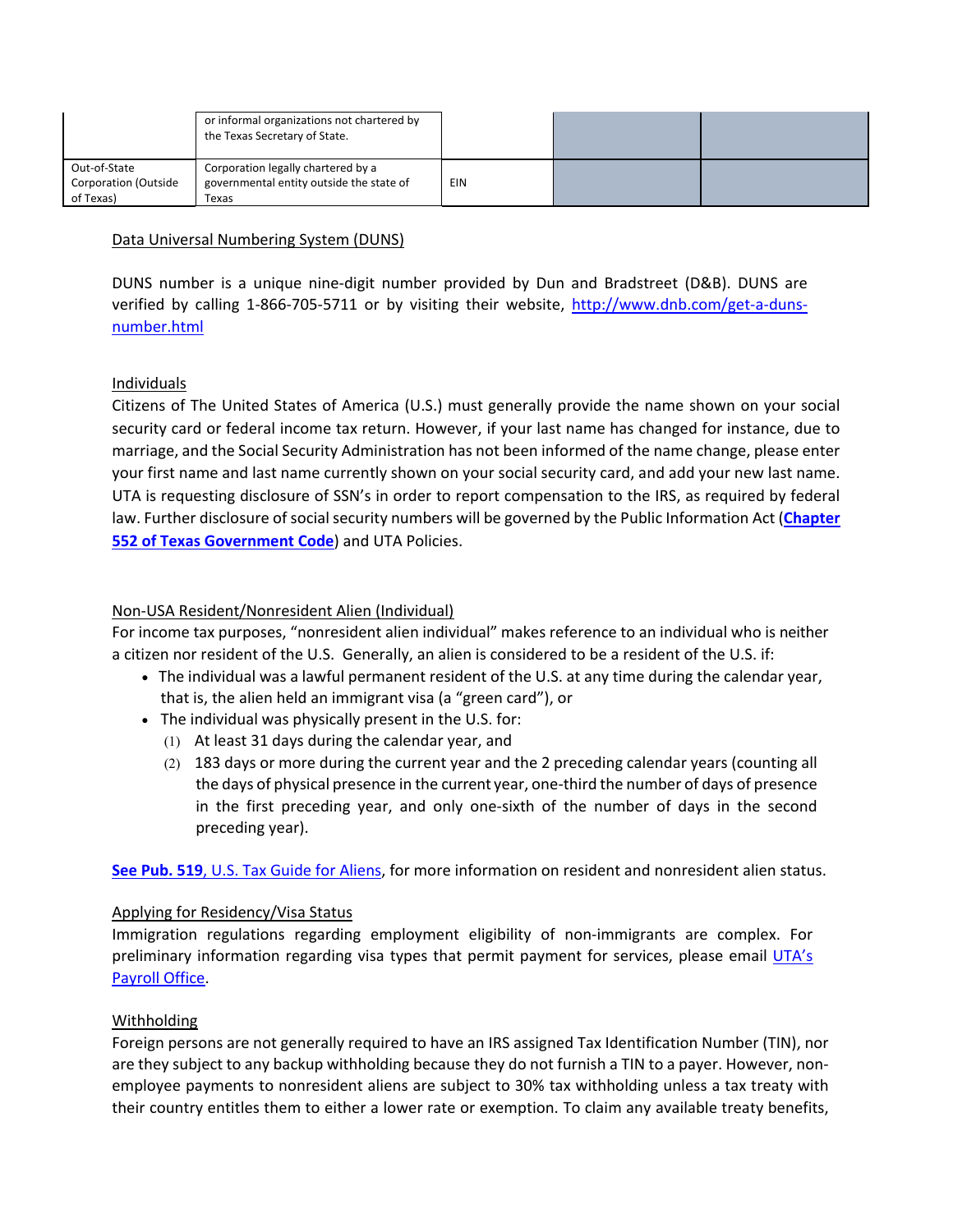the recipient must have either a SSN or TIN. Additionally, IRS form 8233, *[Exemption from Withholding](https://www.irs.gov/forms-pubs/about-form-8233)  [on Compensation for Independent \(and Certain Dependent\) Personal Services of a Nonresident Alien](https://www.irs.gov/forms-pubs/about-form-8233)  [Individual](https://www.irs.gov/forms-pubs/about-form-8233)*, must be filed with UTA.

To obtain an Individual Taxpayer Identification Number please see this IRS resource: <https://www.irs.gov/individuals/international-taxpayers/taxpayer-identification-numbers-tin#itin>

#### Claiming Treaty Benefits

If claiming Tax Treaty benefits, supplier is required to meet conditions not covered in this document. The following are additional examples of who can claim Treaty Benefits:

- Exempt organization claiming benefits under exempt organization articles or the treaties with Canada, Mexico, Germany, and the Netherlands;
- Foreign corporations that are claiming a preferential rate applicable to dividends based on ownership of a specific percentage of stock; or
- Person claiming treaty benefits on royalties if the treaty contains different withholding rates for different types of royalties. Claiming Treaty Benefits is generally not applicable under an interest or dividend, other than dividends subject to a preferential rate based ownership article of a treaty.

#### USA Representative or Agent

[The Foreign Agents Registration Act \(FARA\)](http://www.fara.gov/fara-faq.html#1) was enacted in 1938. FARA is a disclosure statute that requires persons acting as agents of foreign principals in a political or quasi-political capacity, to make periodic public disclosure of their relationship with the foreign principal, as well as activities, receipts and disbursements in support of those activities. Persons whose activities are purely of commercial nature or solely of a religious, scholastic, academic, scientific or fine arts nature are exempt. Public information related to the FARA may be obtained in person at the FARA Registration Unit Public Office located at: Department of Justice/ NSD, FARA Registration Unit, 600 E St., NW BICN - Room 1300, Washington, DC 20004.

### **Payments**

#### Addresses

UTA remits payments in accordance with the Texas Government code, Chapter 2251, Texas Prompt [Payment Act \(PPA\).](http://www.statutes.legis.state.tx.us/Docs/GV/htm/GV.2251.htm)

#### Direct Deposit

Suppliers who choose to participate in the Direct Deposit program must allow sufficient time for processing. Suppliers are responsible for providing correct financial information and verification of the receipt of payment to their bank. Any changes to a supplier's financial institution should be updated by accessing [PaymentWorks](https://www.paymentworks.com/accounts/login/) portal. The supplier is responsible for notifying UTA within three (3) business days if the deposit has not been made or if the receipt includes an incorrect amount. UTA reserves the right to make appropriate adjustments from the account on file.